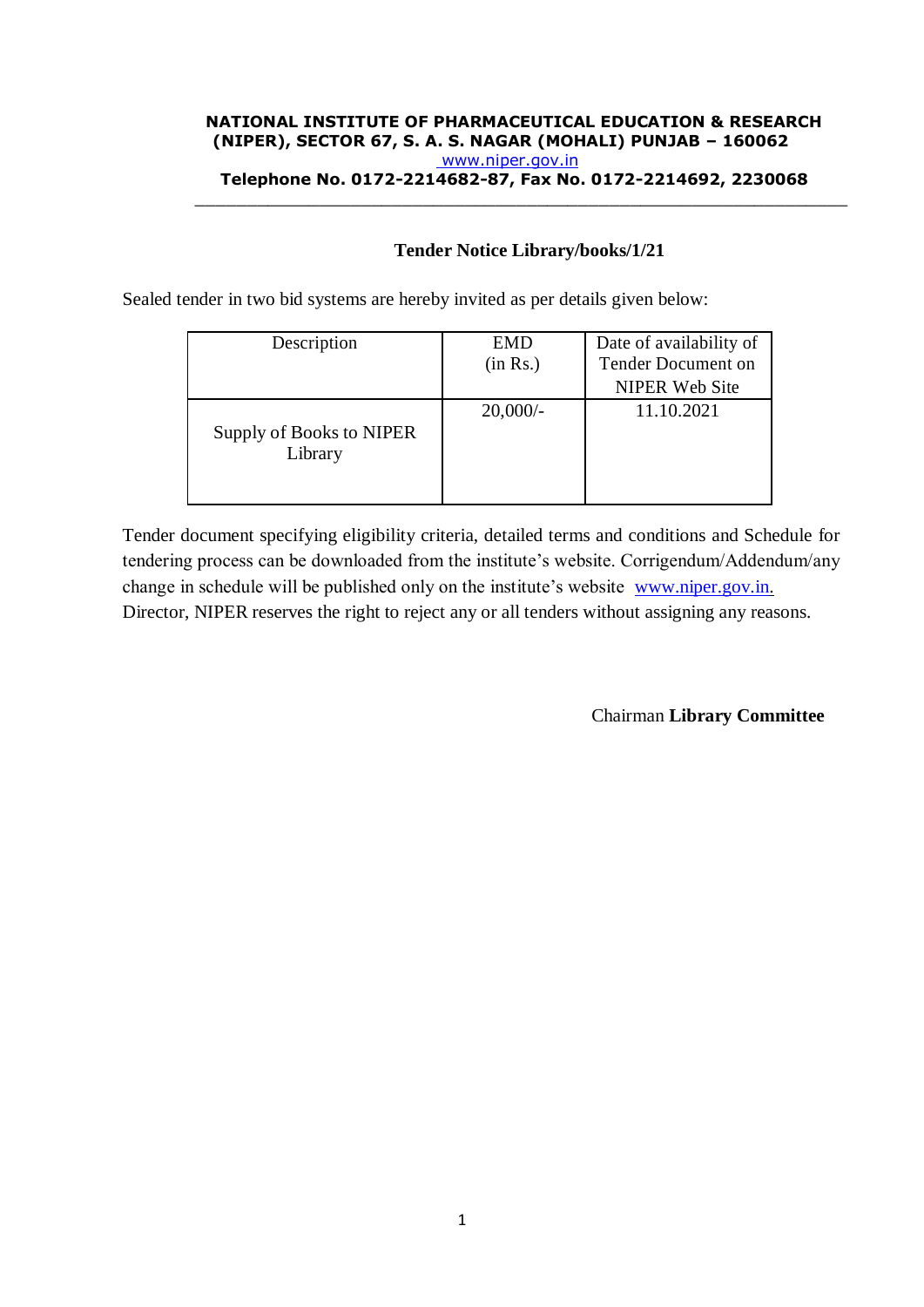# Notice Inviting Tender

# For

# Supply of Books to NIPER Library

| Tender No.              | Library/books/ $1/21$ |
|-------------------------|-----------------------|
| Tender Issue Date       | 11.10.2021            |
| Last Date of Submission | 01.11.2021            |

National Institute of Pharmaceutical Education and Research

Sector 67, S.A.S. Nagar - 160062, Punjab (INDIA).

Phone: +91(172)-2292000, 2214682-87.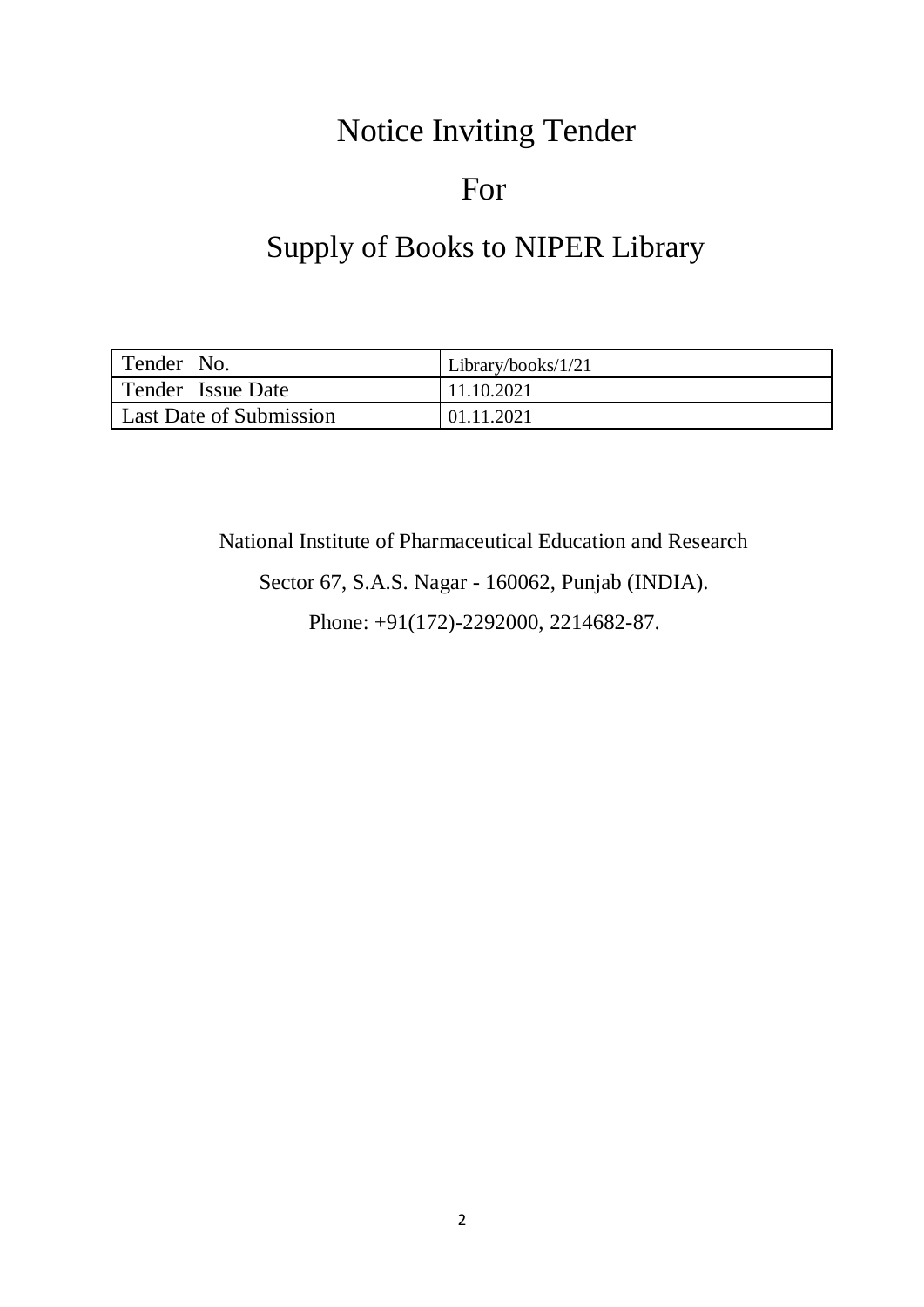# **Notice Inviting Tender**

National Institute of Pharmaceutical Education and Research (NIPER), S.A.S Nagar (hereinafter referred to as the "Institute"), an Educational Institute of National Importance, invites sealed tenders from tenderer having relevant experience, in two bids format for Supply of Books to NIPER Library. Tender document can be downloaded from the Institute website at URL Link: [http://www.niper.gov.in](http://www.niper.gov.in/)

The tenderer shall be required to submit the Earnest Money Deposit (EMD) for an amount of Rs 20,000/- which is refundable by way of demand draft only. The demand draft shall be drawn in favour of **"***Director NIPER" payable at Chandigarh/Mohali***.** The demand draft for earnest money deposit must be enclosed in the envelope containing the technical bid.

Offer in the financial bid should be written in English and price should be written in both figures and words. The offer should be typed or written in ink pen or ball pen. Use of pencil will be ignored. All the pages of the Technical / Financial Bid shall be page numbered and all the relevant supporting documents as required must be enclosed.

Envelope of technical bid & financial bid should be individually sealed and then placed in a third envelope to be sealed and super scribed with tender name " Tender for Supply of Books to NIPER Library", tender number, due date of submission and addressed to:

#### **The Director - NIPER National Institute of Pharmaceutical Education and Research (NIPER) Sector 67, SAS Nagar, 160062, Punjab**

Sealed tender should reach the Institute, latest by 01.11.2021. Tender(s) received beyond the last date of submission will be rejected. No tender will be entertained by E-mail or FAX.

At any time prior to the deadline of submission of bid, the Institute for any reason, whether at its own initiative or in response of a clarification requested by a prospective tenderer, modify the tender by amendment and it will be published on the website.

Technical bid(s) will be opened on 01.11.2021 in the Institute in presence of the tenderer(s) or their authorized representative(s), who are present at the scheduled date and time. Letter of Authorization for attending Bid Opening is as per **Annexure V.**

The financial bid(s) of only those tenderer(s) will be opened, who qualifies the technical evaluation, on the specified date and time.

In the event of the due date of receipt and opening of the tender being declared as a holiday for the Institute, then due date of receipt / opening of the tender will be the next working day at the same time.

The tenderers are requested to read the tender document carefully and to ensure compliance of all the instructions herein. Non-compliance of the instructions contained in this document may disqualify the tenderer from the tendering exercise.

The Institute reserves the right to select certain items in single or multiple units and reject the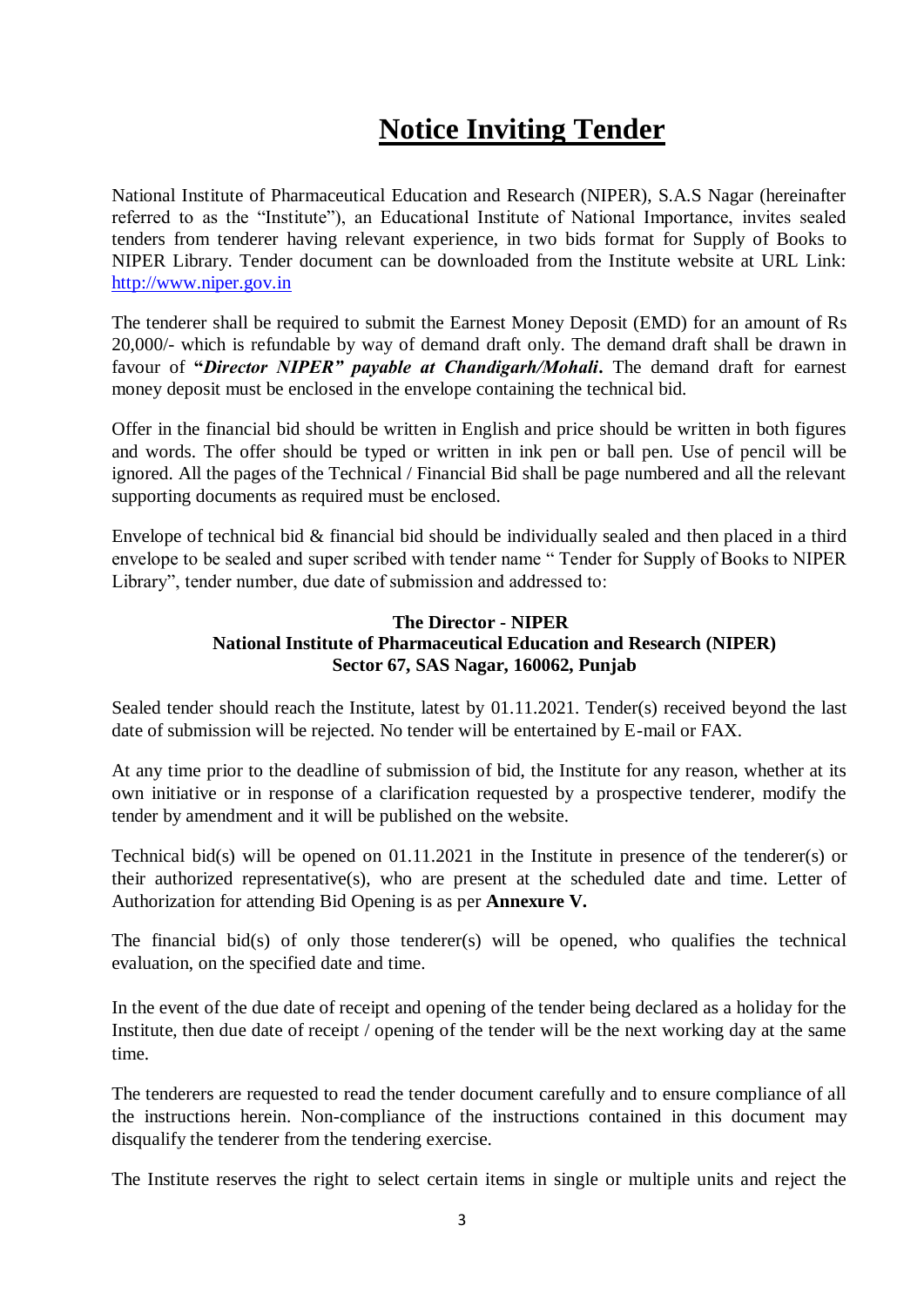others or all as mentioned in the schedule and to revise or alter the specifications before acceptance of any tender and accept or reject any or all tenders, wholly or partly or close the tender without assigning any reason whatsoever.

### **INSTRUCTIONS TO TENDERERS**

Tender should be submitted in two parts, Part – I (Technical Bid) & Part – II (Financial Bid). Envelope of Part– I should be superscribed as "Tender for Supply of Books to NIPER Library, Part – I Technical Bid" and Envelope of Part – II should be superscribed as "Tender for Supply of Books to NIPER Library, Part – II Financial Bid".

#### **1) Pre-Qualification /Eligibility Criteria:**

The tenderer should satisfy the below mentioned criteria and should invariably submit valid documentary evidence to support the eligibility claim:

- a) Tenderer should be a member of the Federation of Publishers' and Booksellers' Association in India (FPBAI)/ registered State or National Booksellers' and Publishers' Association.
- b) Tenderer should have a Permanent Account Number (PAN) and should have registered office.
- c) The tenderer should be an authorized agent of at least three publishers dealing in Science, Technology, Pharmacy, Management among (Elsevier, Springer, John Wiley, Taylor & Francis, Mc-Graw Hill, Cambridge University Press, Oxford University Press)
- d) The tenderer should not have been debarred or blacklisted by any Central / State Government or any State Government Department(s) and the tenderer should not have any litigation pending in any of the Court(s).
- e) The tenderer shall be required to submit the Earnest Money Deposit (EMD) for an amount of Rs 20,000/- which is refundable by way of demand draft only. The demand draft shall be drawn in favour of "Director NIPER" payable at Chandigarh/Mohali. The demand draft for earnest money deposit must be enclosed in the envelope containing the technical bid.
- f) The bid of any tenderer who has not complied with one or more of the conditions of eligibility criteria and / or fail to submit the required documents as required / or mentioned in tender document are liable to be summarily rejected.
- g) The Institute reserves the right to reject any or all tenders, wholly or partly or close the tender at any stage prior to the award of contract without assigning any reason whatsoever. T**erms and Conditions**

#### **2) General Terms and Conditions:**

- a) The price quote should be valid at least for 150 days.
- b) Tenderer to quote rates in Indian Rupees (INR) of latest edition only and library will not accept the increased price at the time of delivery.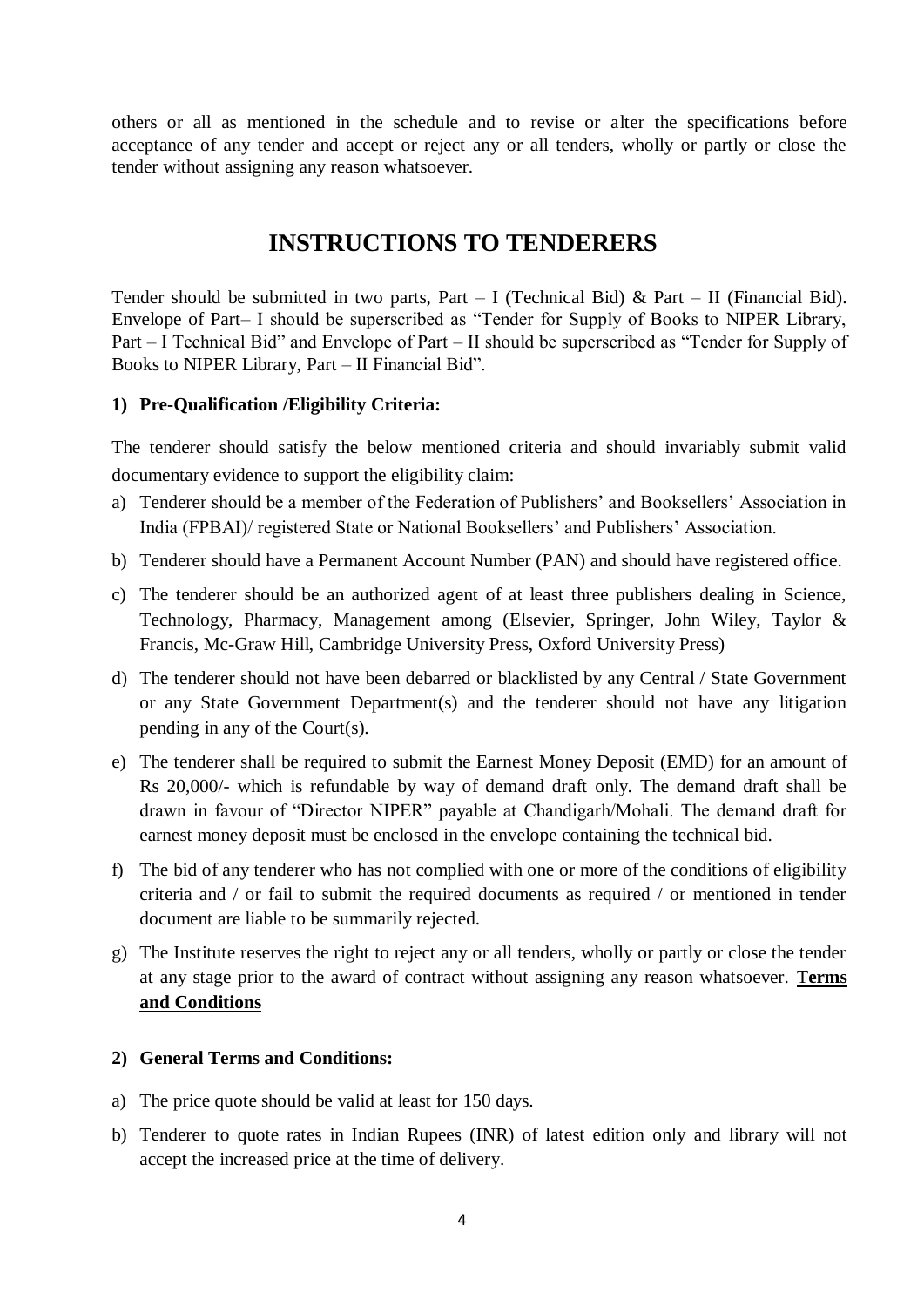- c) Tenderer to quote price FOR NIPER
- d) The publication supplied must be new and in good condition without any defect/damage
- e) Any of publication if it is rejected by the NIPER should be taken back within 15 days by the tenderer at their own risk and cost after which no responsibility will be accepted by NIPER.
- f) Quantity of items may increase or decrease or may be cancelled up to any extent.
- g) Tenderer is required to submit duly signed and stamped copy of terms & conditions of this bid document with part 1 **(Technical Bid)**.

#### **3) Discount:**

Standard discount rate is minimum 15% on list price. Tenderer has to quote for at least 10 titles. Order shall be placed to the tenderer who will offer maximum discount

#### **4) Purchase Orders**

- a) The purchase order shall be placed to the L1 party who so ever fulfills the terms and conditions of the tender document.
- b) Supply of books has to be made strictly against the purchase order only.
- c) Sending an acknowledgment of the receipt of purchase order, which is taken as an acceptance of the purchase order, is mandatory, preferably by email (library@niper.ac.in)
- d) Any clarification/query regarding the purchase order should be sought from the Library within five [05] days of receipt of the order.

#### **5) Time-frame for supply:**

- a) 30 days [maximum} for Indian / Foreign titles (If available in India].
- b) 45 days [maximum] for foreign titles [if not available in India].
- c) The Books should be consigned to Librarian, NIPER, Sector 67 S.A.S. Nagar, Mohali- 160062
- d) If the requested title(s) is OFP (Out of Print) or POD (Print on Demand), sufficient valid supporting documentary proof should accompany the communication seeking any extra time for supply.
- e) In case of titles that are not supplied, a certificate of non availability of those titles in the market from the publisher / publisher's distributor.
- f) If the provided reason for delay is justified with adequate proof e.g., communication from publisher / publisher's distributor or stockiest, the librarian may consider extending the supply time as may deem fit. However, this should not exceed two [02] weeks from the original supply due date.
- g) The supply should be free of freight charges and no hidden charges to be paid.
- h) All books have to be delivered at NIPER, Mohali on the cost of supplier. If the supply is made by post, the books should be sent registered post / parcel or courier, whose charges will be borne by the supplier. Books sent via V.P.P. & train will not be accepted.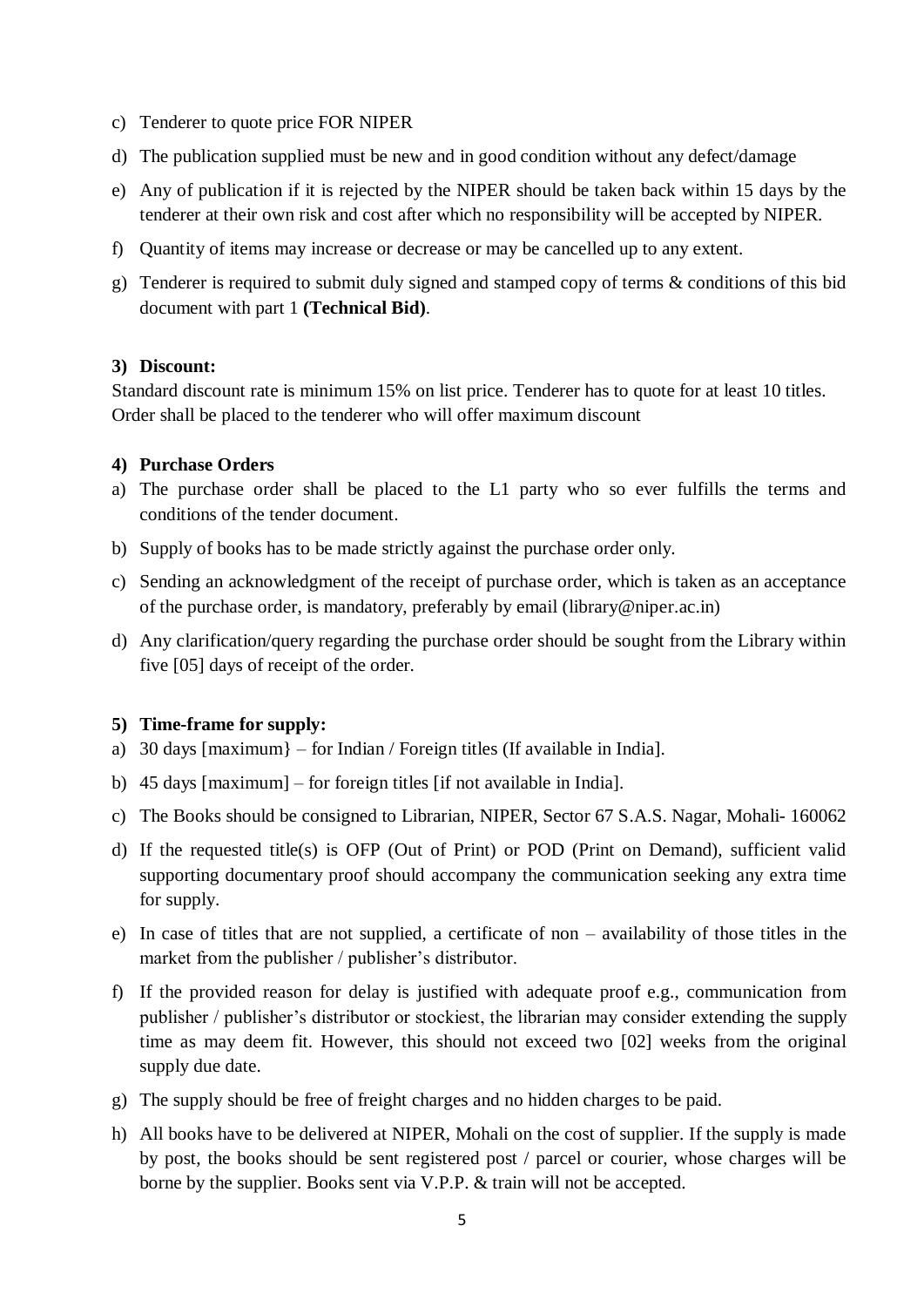i) Every supply should be accompanied by a delivery challan, clearly bearing the details of the items and titles in supply, their quantity and price.

#### **6) Edition Specifications:**

- a) Latest editions of books must be supplied.
- b) By default, paperback editions of books must be supplied.
- c) By default, Indian editions of books must be supplied.
- d) In case of unavailability of paperback and Indian editions, supply of the available editions in lieu of the default is accepted.
- e) If the Institute has placed an order for foreign titled book but the Indian or low price edition of the same book is available in the market, the tenderer will inform about the availability to library regarding this before supplying the books. In case the Institute comes to the notice of such availability, the differential cost shall be borne by the tenderer.
- f) In case the title has both i.e. paperback edition as well as hardbound edition, the paperback edition to be supplied to library.

#### **7) Invoicing Procedure:**

- a) The Invoice should bear the firm's PAN/GSTIN no.
- b) Pre-receipted invoice(s) / bill(s) are to be submitted in triplicate (3 copies).
- c) A revenue stamp should be affixed on the original bill and should be signed by authorized signatory.
- d) Invoice should be raised in favour of The Director, National Institute of Pharmaceutical Education & Research, Mohali- 160062 Punjab.
- e) One invoice should be raised against one purchase order (P.O.) only. Titles from different P.O.s should not be combined and supplied under one invoice.
- f) The prices in the invoice should be indicated in Indian Rupees
- g) Tenderers to quote rates in Indian Rupees (INR) of latest edition only and library will not accept the increased price at the time of delivery.

#### 8) **Mandatory enclosures with Invoice:**

For price verification tenderer shall generally produce the publisher's invoice under which he purchased the book. A copy of publisher's / distributor's invoice / copy of printed catalogue of the order period may be also accepted if above is not applicable.

#### 9) **Payment terms and conditions:**

a) All the payment shall be made by on-line through NEFT/RTGS. Therefore, authorization for release of payment / dues from National Institute of Pharmaceutical Education & Research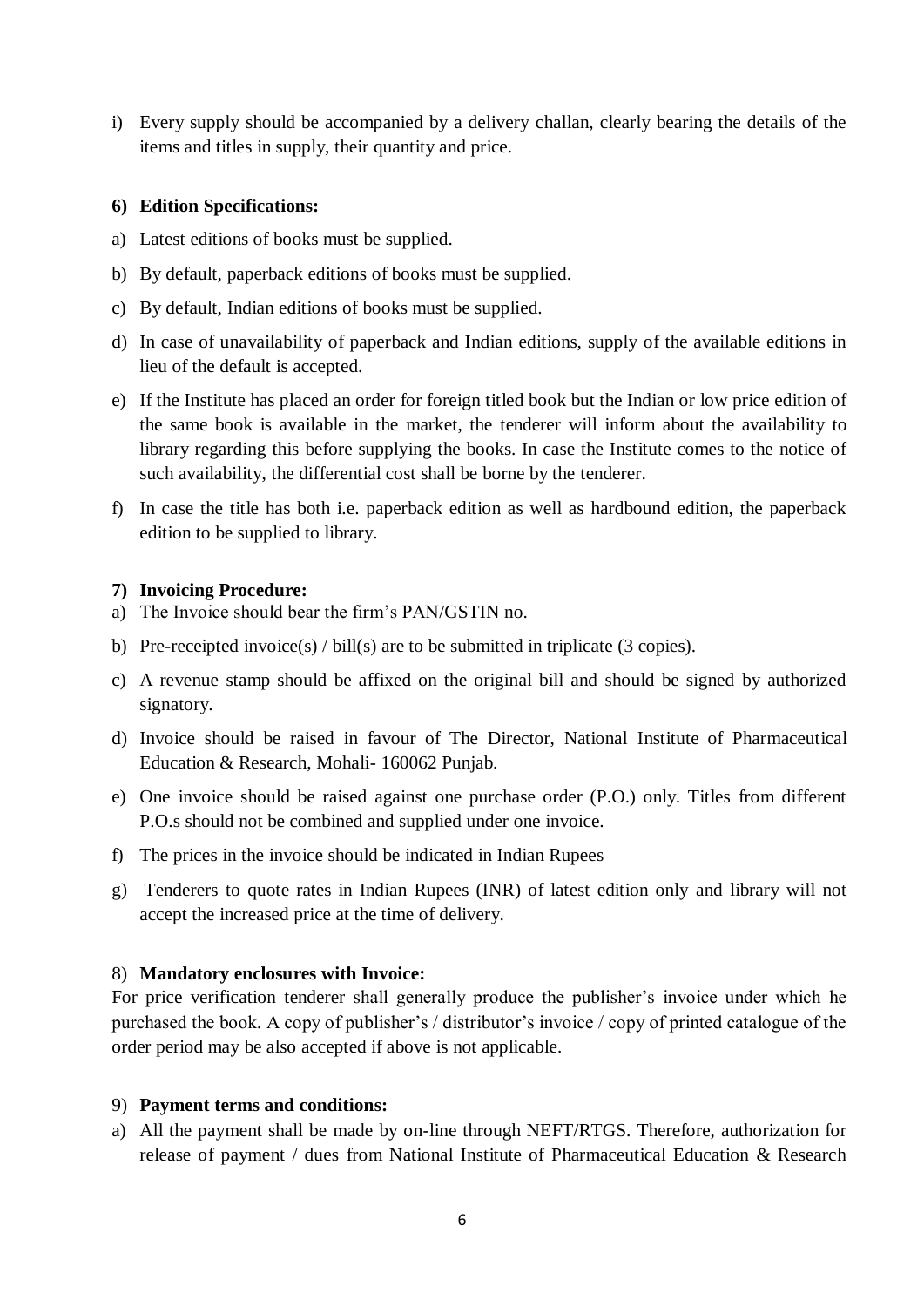through Electronic Fund Transfer/RTGS Transfer detailed has to be furnished as Per Annexure-III.

b) Library / Institute may take approx 30 days from the date of the ordered Book(s) received for final payment to the tenderer.

#### **10) Conditions for cancellations of the released purchase orders**

- a) If the tenderer(s) to whom the order has placed fails to supply the entire order or any part of the order within the stipulated time, without sending any written communication to the library regarding delay or its (their) inability to supply the ordered title(s), then the tenderer(s) will be charged with liquidated damages at the rate of 2% of the value of the order not fulfilled, per week, up to five weeks.
- b) Thereafter, the Institute reserves the right to cancel the order.
- c) The decision of accepting supply of cancelled titles is at the sole discretion of the Institute and the decision of the competent authority of the Institute shall be final in this regard.

#### 11) **FINANCIAL BID:**

- a) Financial bid should be in the format enclosed with tender as **Annexure "II" (List of titles)** in a separate sealed cover. Failure to provide price bid in a sealed separate cover will result in invalidation of the offer.
- b) The bid should be clearly filled or typed and signed in ink legibly giving full address of the tenderer. The tenderer should quote the price in figures as well as in words the amount tendered by him. Alteration if any, unless legibly attested by the tenderer with his full signature, shall invalidate the tender. The Tender should be duly signed by the authorized persons. In case there is any difference in the amount between figures and words, the amount indicated in words will be treated as the valid offer.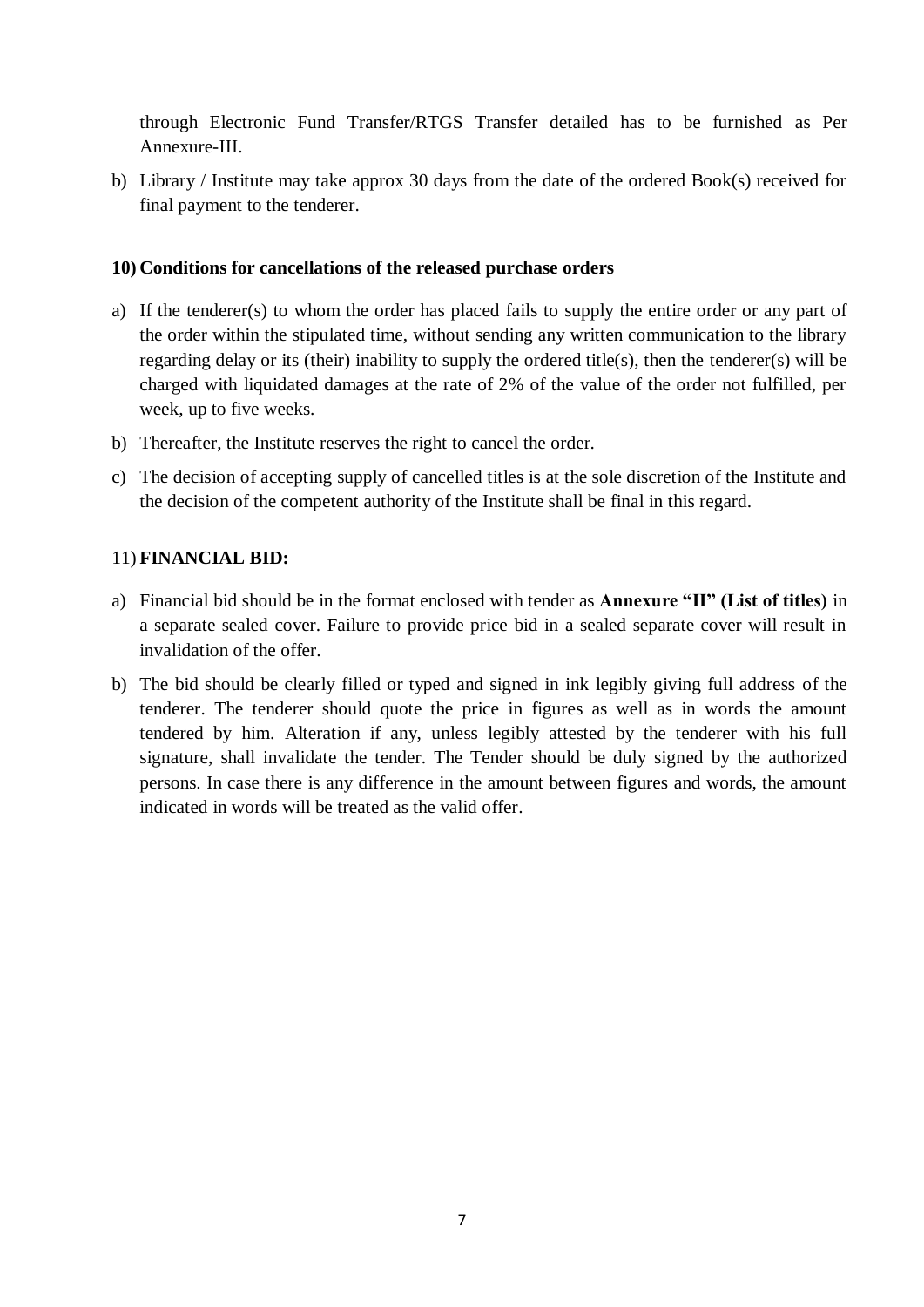#### 12) **TENDER EVALUATION**

Institute will evaluate all the proposals to determine whether these are complete in all respects as specified in the tender document. Evaluation of the proposals shall be done in two stages as:

#### **a) Stage – I (Technical Evaluation):**

- i) Institute shall evaluate the technical bid(s) to determine whether these qualify the essential eligibility criteria, whether the tenderer has submitted the EMD, whether any computational errors have been made, whether all the documents have been properly signed & stamped, whether all the documents as mentioned / or required to submit with technical bid are submitted and whether bids are completed and generally in order.
- ii) After evaluation of technical bid(s), a list of the qualifying tenderer(s) shall be made. The shortlisted bidder(s) shall be informed by the institute via e-mail.

#### **b) Stage – II (Financial Evaluation):**

i) The financial bid(s) shall be evaluated on the basis of the rates quoted in the format by the tenderer.

#### **13. JURISDICTION:**

All disputes shall be subject to the jurisdiction of the Court of Law at S.A.S. Nagar, Punjab. It is specifically agreed that no court outside and other than SAS Nagar Punjab shall have jurisdiction in the matter.

#### **14. CLARIFICATION:**

The prospective tenderer(s) requiring any clarification regarding the tender document are requested to contact Library & Information Centre (email id: library@niper.ac.in). The library & Information Centre will respond in writing to any request for clarification, which is received not later than the 10 days before last date of submission of Tender.

The addendum/corrigendum will be published on Institute website. In order to afford prospective tenderer(s) reasonable time in which to take the amendment into account in preparing their bid, the Institute may, at its discretion extend the deadline for the submission of Tender.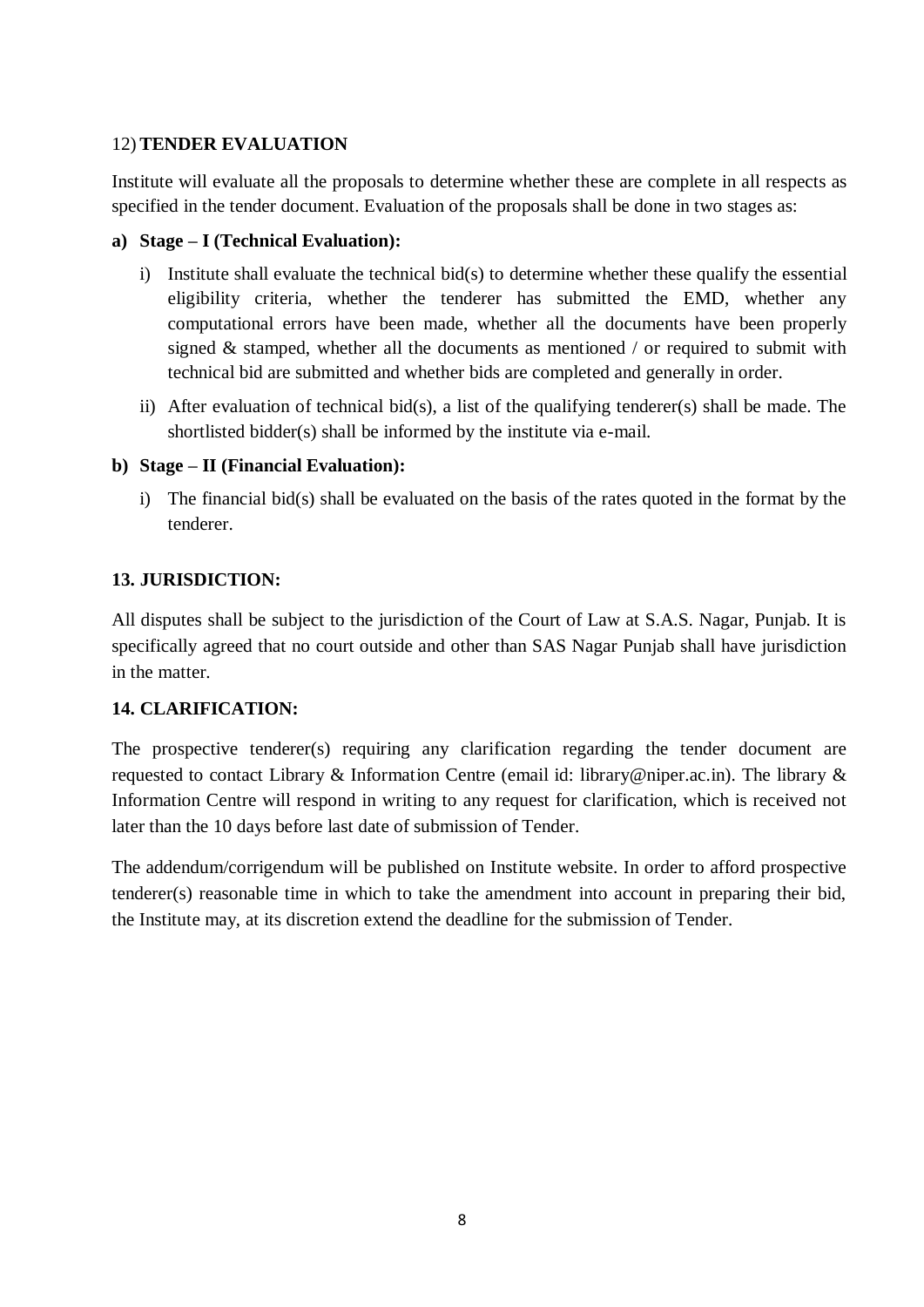#### **Annexure-I**

### **Tender Notice No. : NIPER/LIBRARY/Books/1/21**

|            | <b>APPLICATION FORM</b>       |                       |  |  |  |  |
|------------|-------------------------------|-----------------------|--|--|--|--|
| SI.<br>No. | <b>Requisite Information</b>  | <b>Firms response</b> |  |  |  |  |
| 1.         | Name of The Firm              | $M/s$                 |  |  |  |  |
| 2.         | <b>Correspondence Address</b> |                       |  |  |  |  |
|            |                               |                       |  |  |  |  |
|            |                               |                       |  |  |  |  |
|            |                               |                       |  |  |  |  |
|            | Pin code                      |                       |  |  |  |  |
|            | Telephone /Mobile No.         |                       |  |  |  |  |
|            | Email ID                      |                       |  |  |  |  |
|            | Web site                      |                       |  |  |  |  |
| 3.         | <b>Registered Office</b>      |                       |  |  |  |  |
|            | <b>Address</b>                |                       |  |  |  |  |
|            |                               |                       |  |  |  |  |
|            |                               |                       |  |  |  |  |
| 4.         | <b>Nature of Firm:</b>        |                       |  |  |  |  |
| 4.a        | Retailer                      |                       |  |  |  |  |
| 4.b        | Dealership                    |                       |  |  |  |  |
| 4.c        | Distributorship               |                       |  |  |  |  |
| 4.d        | Publisher                     |                       |  |  |  |  |
| 4.e        | Agent of any publisher        |                       |  |  |  |  |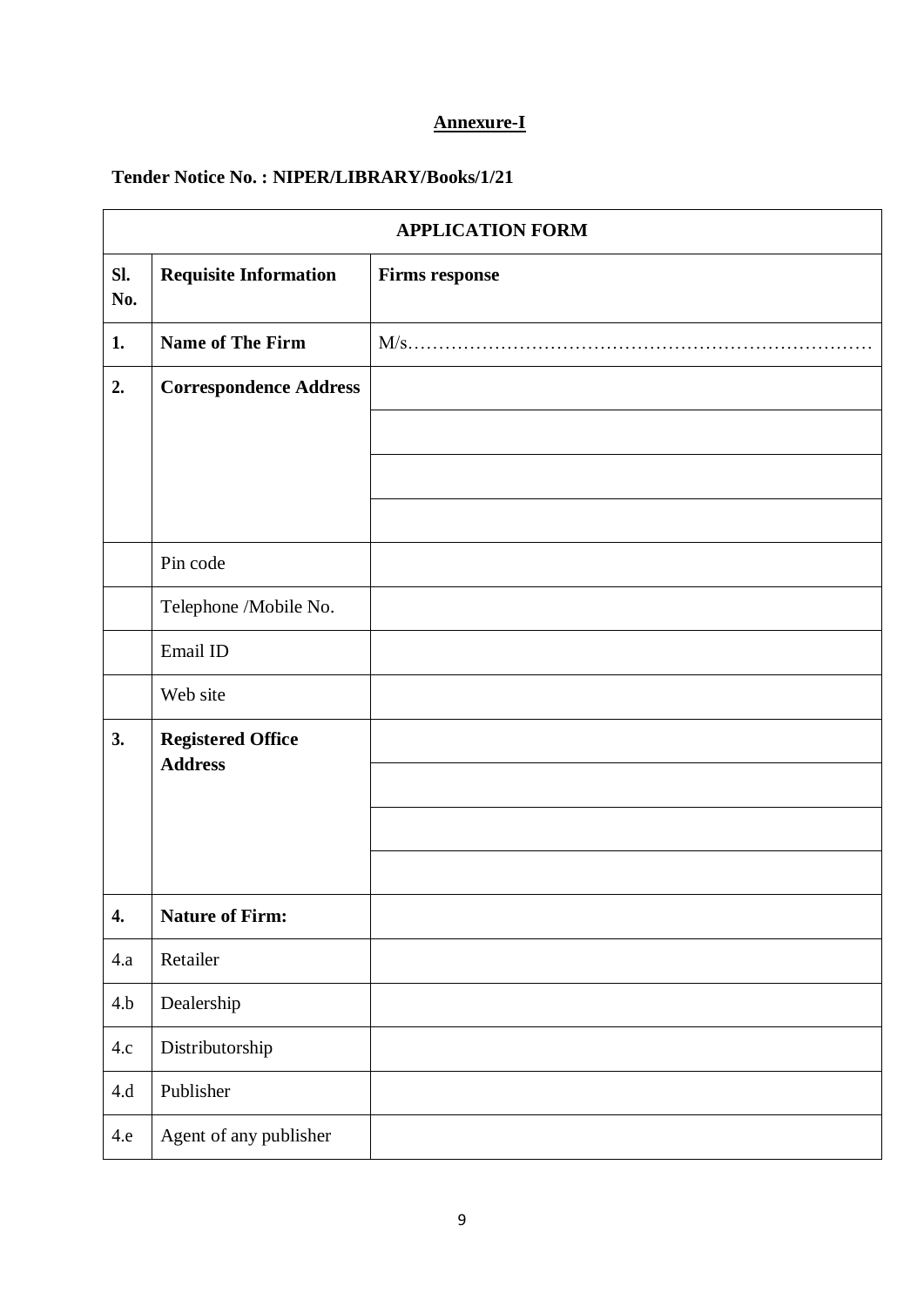| 5.   | <b>Constitution of the Firm:</b>                                                                                                                  |  |
|------|---------------------------------------------------------------------------------------------------------------------------------------------------|--|
| 5.a  | Proprietorship                                                                                                                                    |  |
| 5.b  | Partnership                                                                                                                                       |  |
| 5.c  | Private Limited                                                                                                                                   |  |
| 5.d  | Other, please specify                                                                                                                             |  |
| 6.   | Name of Proprietor/<br><b>Partners</b>                                                                                                            |  |
| 7.   | <b>Year of Establishment</b>                                                                                                                      |  |
| 8.   | <b>Registration No. &amp; Copy</b><br>under Shop Registration<br><b>ACT. &amp; Industry</b><br><b>Registration validity</b><br>Date As applicable |  |
| 9.   | <b>Income Tax Permanent</b><br><b>Account No.</b>                                                                                                 |  |
| 10.  | <b>VAT/GSTIN</b>                                                                                                                                  |  |
| 11.  | <b>Excise Registration:</b>                                                                                                                       |  |
| 11.a | <b>ECC Code:</b>                                                                                                                                  |  |
|      | 11.b   ECC Zone:                                                                                                                                  |  |
| 12.  | Membership in any of<br>the following<br>associations:                                                                                            |  |
| 12.a | Federation of Publisher's<br>and Booksellers'<br>Association of India<br>(FPBAI).                                                                 |  |
| 12.b | Any other State/National<br>association(s) of books<br>seller and publishers.                                                                     |  |
| 13   | <b>Name of Contact Person:</b>                                                                                                                    |  |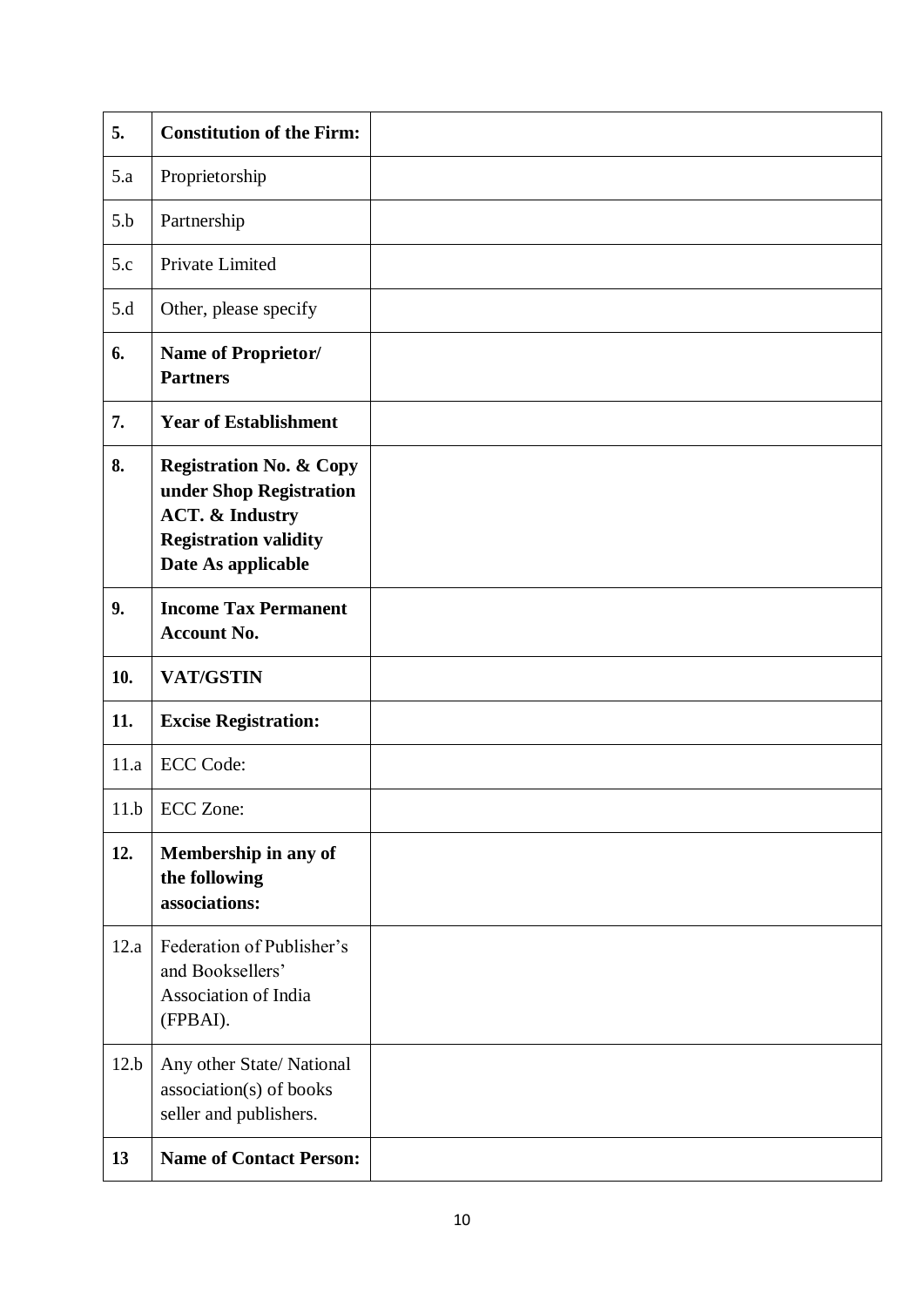|    | Mobile No.             |                   |  |
|----|------------------------|-------------------|--|
| 14 | <b>Details of Bank</b> |                   |  |
|    |                        | Name of Bank:     |  |
|    |                        | Account No.:      |  |
|    |                        | <b>IFSC Code:</b> |  |
|    |                        | <b>MICR Code:</b> |  |

This is to certify that all the information stated above is true and correct to the best of my/our knowledge. I/We understand and accept the terms and conditions and further accept that if there is any suppression, fabrication and misstatement of facts in any form, will at once result in cancellation of my application and that NIPER Mohali reserves its rights to take such action as it may deem fit in such an eventuality.

Date:……………….……

Place: **………………….** (Signature of Authorized Person)

Name of signatory: ………………..…………………………..……………. Designation: ………………………………………

Office Seal:

Please submit documentary proof in support of the data.

1. Please tick mark and provide documentary proof of your membership in any of the following associations:

Federation of Publisher's and Booksellers' Association of India (FPBAI)/ registered State or National Booksellers' and Publishers' Association.

- 2. Are you a distributer/dealer/stockiest/exclusive or preferred agent of any publisher? If so, please attach copies of the authority letters issued by the publishers along with details of your distributorship/dealership/stockiest/ exclusive or preferred agent(s).
- 3. Please provide details of your firm's GSTIN (Attach: copies)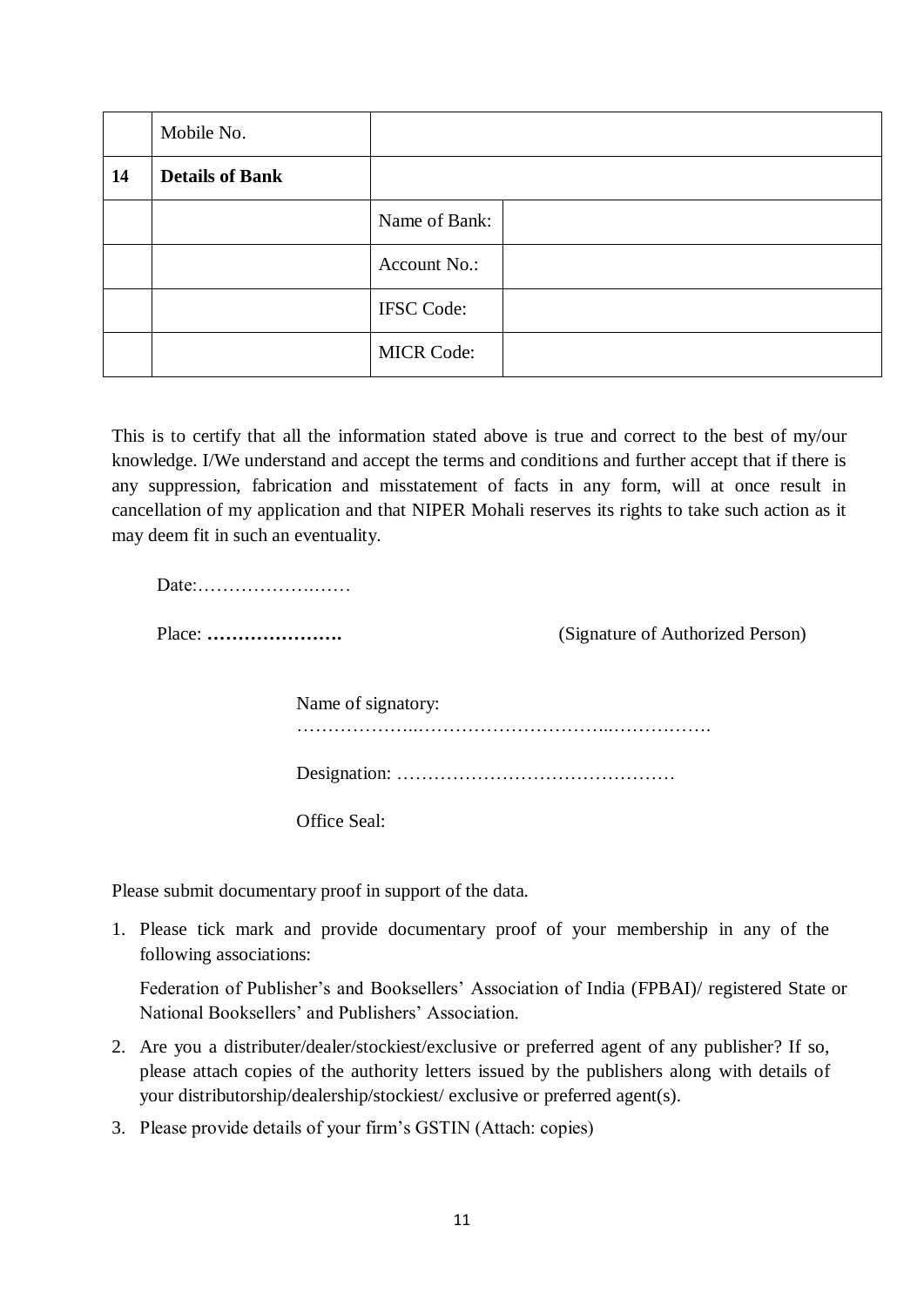### **Financial Bid: List of Titles** *Annexure-II*

| Sl.No.         | <b>Title</b>                                                                                               | Author                  | No. of<br><b>Copies</b> | Unit<br><b>Price</b><br>in Rs | <b>Discount</b><br>in % | <b>NET Price</b><br>after<br><b>Discount</b> |
|----------------|------------------------------------------------------------------------------------------------------------|-------------------------|-------------------------|-------------------------------|-------------------------|----------------------------------------------|
| 1              | 2                                                                                                          | 3                       | 4                       | 5                             | 6                       | $\overline{7}$                               |
|                | <b>Medical Devices Titles: Prof P. Tiwari</b>                                                              |                         |                         |                               |                         |                                              |
| $\mathbf{1}$   | <b>Digital Imaging Processing</b>                                                                          | R C Gonzalez            | 1                       |                               |                         |                                              |
| $\overline{2}$ | Fundamentals of Digital image<br>processing                                                                | A K jain                | 1                       |                               |                         |                                              |
| 3              | The Essential physics of medical<br>imaging                                                                | J T Bushberg            | 1                       |                               |                         |                                              |
| 4              | Biomedical image analysis                                                                                  | Rangaraj M<br>Rangayyan | 1                       |                               |                         |                                              |
| 5              | Laboratory instrumentation                                                                                 | Mary C Haven            | $\mathbf{1}$            |                               |                         |                                              |
| 6              | Immunology and molecular<br>diagnostics                                                                    | Jayanti Tokas           | 1                       |                               |                         |                                              |
| 7              | Medical Instrumentation:<br>application and design                                                         | John G webster          | 1                       |                               |                         |                                              |
| 8              | Clinical chemistry: principles,<br>techniques and correlations                                             | Michael L Bishop        | 1                       |                               |                         |                                              |
| 9              | Molecular diagnostics                                                                                      | George P. Patrinos      | $\mathbf 1$             |                               |                         |                                              |
| 10             | Handbook of biomedical<br>instruments                                                                      | R S Khandur             | 1                       |                               |                         |                                              |
| 11             | Biomedical instrumentation and<br>measurements                                                             | Leslie Cromwell         | 1                       |                               |                         |                                              |
| 12             | The Immunoassay Handbook:<br>Theory and Applications of Ligand<br>Binding, ELISA and Related<br>Techniques | David Wild              | 1                       |                               |                         |                                              |
| 13             | Guyton & Hall Physiology review                                                                            | John E. Hall            | 1                       |                               |                         |                                              |
| 14             | Lippincott illustrated reviews:<br>Physiology                                                              | Robin R. Preston        | 1                       |                               |                         |                                              |
| 15             | Medical physiology                                                                                         | <b>Walter Boron</b>     | 1                       |                               |                         |                                              |
| 16             | Biometry                                                                                                   | Robert R. Sokal         | 1                       |                               |                         |                                              |
| 17             | Introduction to the practice of<br><b>Statistics</b>                                                       | David S Moore           | 1                       |                               |                         |                                              |
| 18             | Experimental design in<br>biotechnology                                                                    | Perry D Haaland         | $\mathbf{1}$            |                               |                         |                                              |
| 19             | Applications of absorption<br>spectroscopy of organic<br>compounds                                         | Dyer JR                 | 1                       |                               |                         |                                              |
| 20             | Mass spectrometry: a textbook                                                                              | Jurgen H Gross          | $\mathbf{1}$            |                               |                         |                                              |
| 21             | NMR spectroscopy explained                                                                                 | Neil E Jacobsen         | 1                       |                               |                         |                                              |
| 22             | Ewing's Analytical instrumentation<br>handbook                                                             | Jack Cazes              | 1                       |                               |                         |                                              |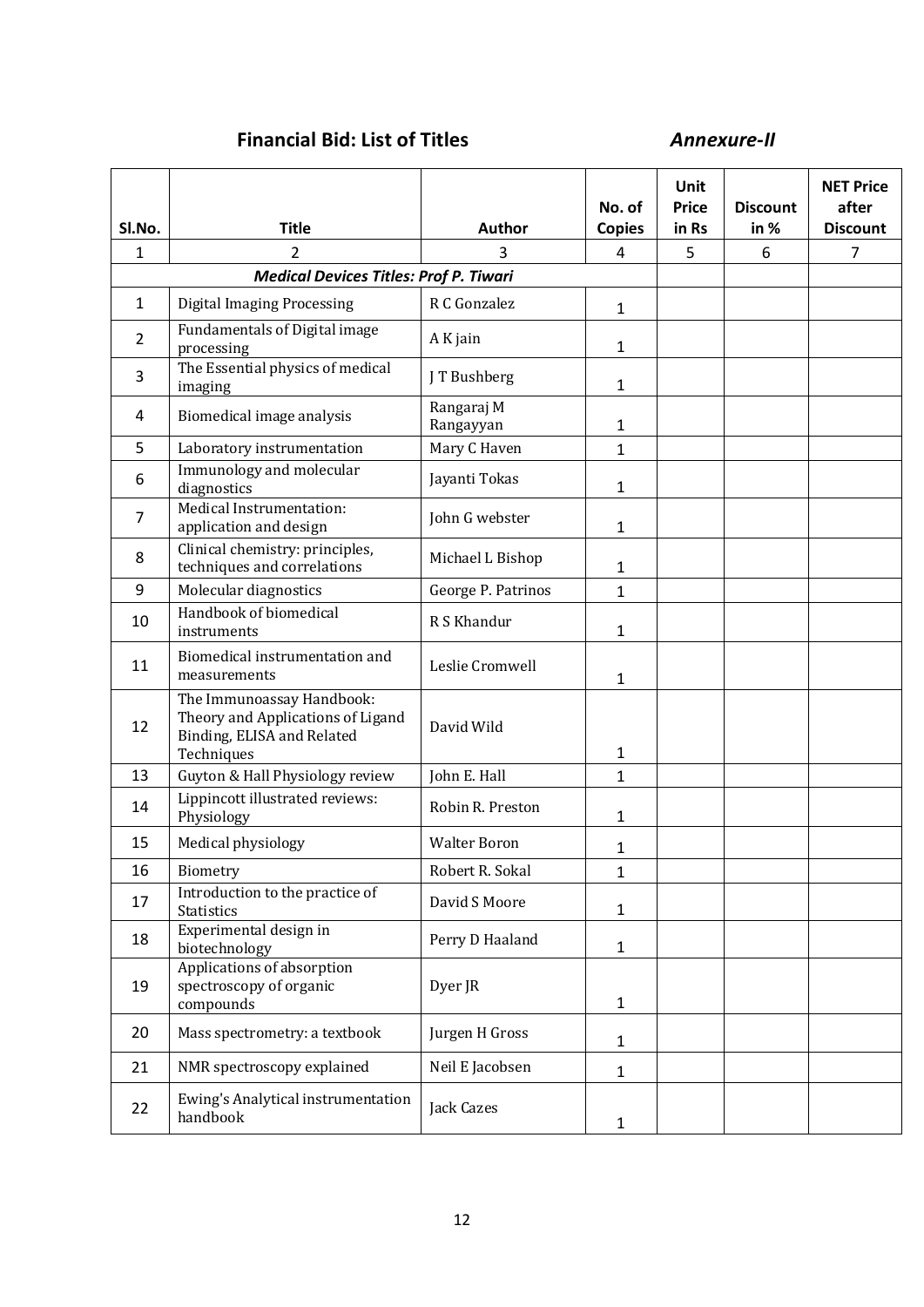| 23 | Handbook on advanced design and<br>manufacturing technologies for<br>biomedical devices | Andres D Lantada                             | 1            |  |  |
|----|-----------------------------------------------------------------------------------------|----------------------------------------------|--------------|--|--|
| 24 | Wearable and autonomous<br>biomedical devices and systems for<br>smart environment      | Aime Lay-Ekuakille                           | 1            |  |  |
| 25 | Implantable neural prostheses 1:<br>devices and applications                            | David D. Zhou                                | 1            |  |  |
| 26 | Medical device technologies: a<br>systems based overview using<br>engineering standards | Gail D. Baura                                | 1            |  |  |
| 27 | Design of biomedical devices and<br>systems                                             | Paul H King                                  | 1            |  |  |
| 28 | Biomedical technology and devices<br>handbook                                           | James Moore                                  | 1            |  |  |
| 29 | Medical devices: Surgical and<br>image-guided technologies                              | Martin Culjat                                | 1            |  |  |
| 30 | ASM handbook vo. 23, materials for<br>medical devices                                   |                                              | 1            |  |  |
| 31 | Medical devices and human<br>engineering                                                | Joseph D. Bronzino                           | 1            |  |  |
| 32 | The Bionic human: health<br>promotion for people with<br>implanted prosthetics devices  | Frank E. Johnson                             | 1            |  |  |
| 33 | Patent Agent examination                                                                | Sheetal Chopra                               | 1            |  |  |
| 34 | Making innovation happen                                                                | Michael Morgan                               | 1            |  |  |
| 35 | <b>Innovation X</b>                                                                     | Adam Richardson                              | 1            |  |  |
| 36 | Legal drafting for the layman                                                           | Nabhi K Jain                                 | 1            |  |  |
| 37 | How to write and publish a<br>scientific paper                                          | Rober A Day                                  | $\mathbf{1}$ |  |  |
| 38 | Concise law dictionary-with legal<br>maxims                                             | Y V Chandrachud / P<br>R Aiyar               | 1            |  |  |
| 39 | Biomedical research-from ideation<br>to publication                                     | G Jagadeesh                                  | $\mathbf{1}$ |  |  |
| 40 | The Indian Pharmacopoeia, 4 vols.<br>Along with DVD                                     |                                              | 1            |  |  |
| 41 | 100 case in clinical pharmacology                                                       |                                              | $\mathbf{1}$ |  |  |
|    |                                                                                         | <b>Management Titles: Prof. Anand Sharma</b> |              |  |  |
|    | Leadership and Management in                                                            | Karch; Drummer                               |              |  |  |
| 42 | Pharmacy Practice                                                                       | Olaf; Andrew M.<br>Peterson; William         | 1            |  |  |
| 43 | Pharmacy Finance and Management                                                         | Terry Maguire; Godfrey                       | $\mathbf{1}$ |  |  |
| 44 | <b>Clinical Studies Management</b>                                                      | Simon Cook                                   | $\mathbf{1}$ |  |  |
| 45 | <b>Essentials of Pharmacy Law</b>                                                       | Douglas J. Pisano                            | $\mathbf{1}$ |  |  |
| 46 | European Medicines Pricing and<br>Reimbursement                                         | Garau Martina; Mestre-<br>Ferrandiz Jorge    | 1            |  |  |
| 47 | <b>Evidence-based Pharmacy</b>                                                          | Phil Wiffen                                  | $\mathbf{1}$ |  |  |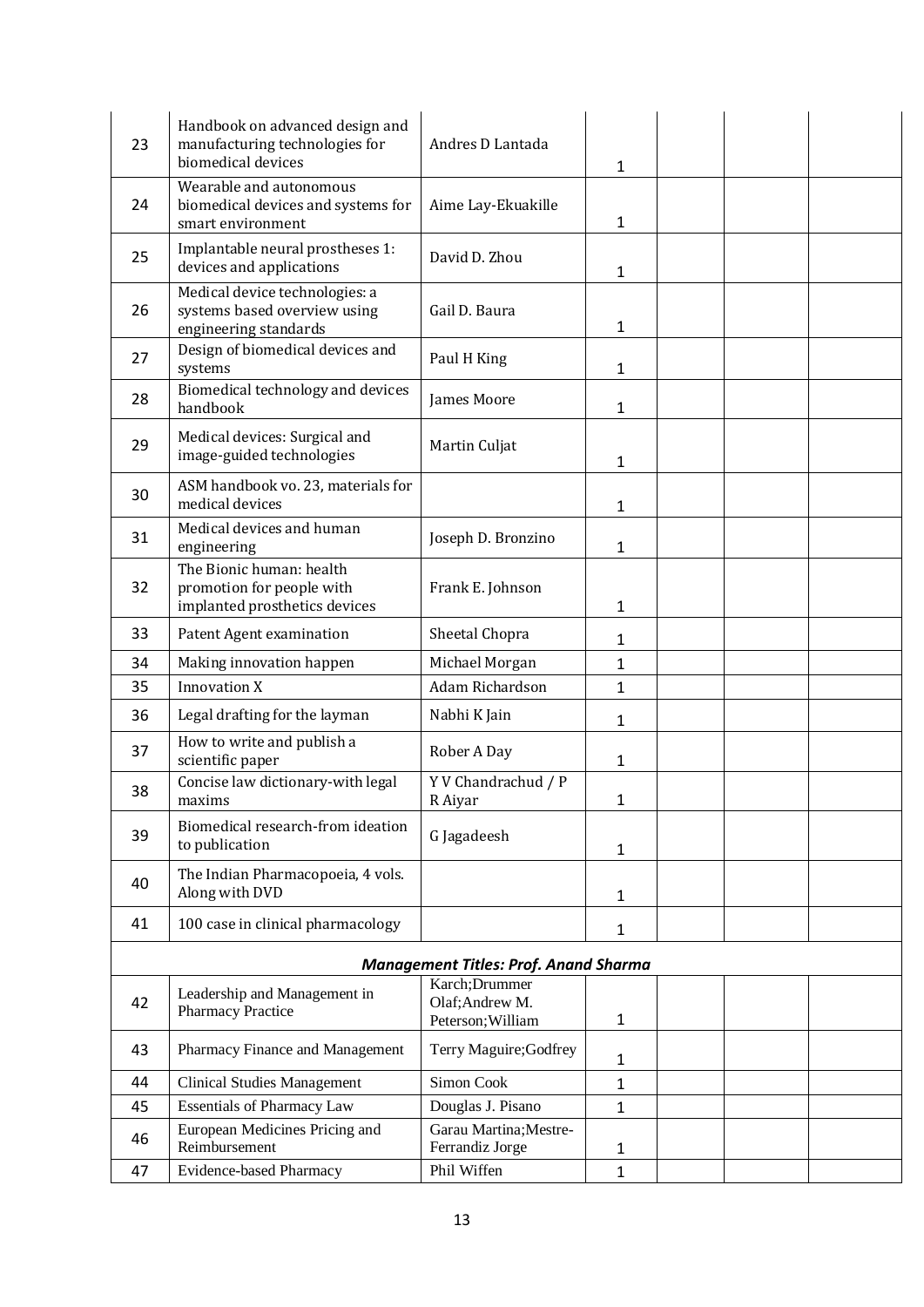| 48 | FDA Administrative Enforcement<br>Manual                 | Florence R. Parker                                                    | $\mathbf{1}$ |  |  |
|----|----------------------------------------------------------|-----------------------------------------------------------------------|--------------|--|--|
| 49 | FDA Regulatory Affairs                                   | Douglas J.<br>Pisano; David S.<br>Mantus                              | 1            |  |  |
| 50 | <b>Filing Patents Online</b>                             | Sarfaraz K. Niazi                                                     | $\mathbf{1}$ |  |  |
| 51 | Government, Big Pharma, and the<br>People                | Mickey C. Smith; E.M.<br>(Mick) Kolassa; Walter<br><b>Steven Pray</b> | 1            |  |  |
| 52 | Handbook of Medical Device<br>Regulatory Affairs in Asia | Jack Wong; Raymond<br>K. Y. Tong                                      | 1            |  |  |
| 53 | Medical Equipment Management                             | Keith Willson; Keith<br>Ison;Slavik Tabakov                           | 1            |  |  |
| 54 | Pharmaceutical Marketing: strategy<br>and cases          | Mickey C. Smith                                                       | 1            |  |  |
| 55 | Pharmaceutical Marketing in the 21st<br>Century          | Mickey Smith                                                          | $\mathbf{1}$ |  |  |
| 56 | Pharmaceutical Packaging Handbook                        | <b>Edward Bauer</b>                                                   | 1            |  |  |
| 57 | Pharmaceutical Product Licensing                         | A. C. Cartwright; A. C.<br>Cartwright                                 | 1            |  |  |
| 58 | <b>Pharmaceutical Public Policy</b>                      | Thomas R. Fulda; Alan<br>Lyles; Albert I<br>Wertheimer                | 1            |  |  |
| 59 | Project Management for Research<br>and Development       | Lory Mitchell Wingate                                                 | 1            |  |  |
| 60 | Six Sigma for Medical Device<br>Design                   | Jose Justiniano; Venky<br>Gopalaswamy                                 | 1            |  |  |
| 61 | Six Sigma in the Pharmaceutical<br>Industry              | Brian K.<br>Nunnally; John S.<br>McConnell                            | 1            |  |  |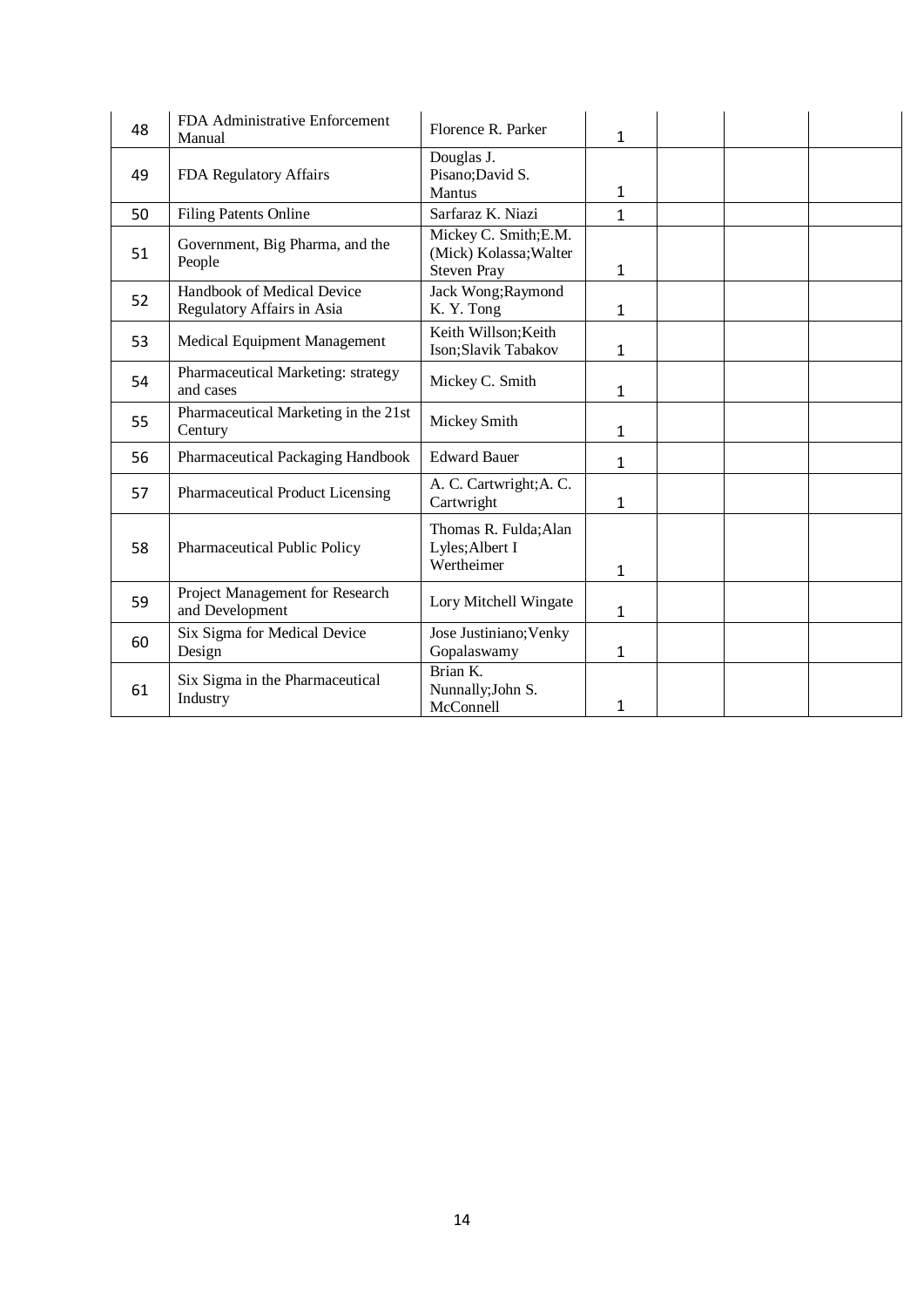#### **Annexure-III**

#### **MANDATE FORM FOR ELECTRONIC FUND TRANSFER/ RT TRANSFER**

Subject: Authorization for release of payment / dues from National Institute of Pharmaceutical Education & Research, Mohali through Electronic Fund Transfer/RTGS Transfer

- 1. Name of the Party/Firm/Company/Institute:
- 2. Address of the Party: \_\_\_\_\_\_\_\_\_\_\_\_\_\_\_\_\_\_\_\_\_\_\_\_\_\_\_\_\_\_\_\_\_\_\_\_\_\_\_\_\_\_\_\_\_\_\_\_
- 3. City \_\_\_\_\_\_\_\_\_\_\_\_\_\_\_\_\_\_\_\_\_\_\_\_\_\_\_\_\_\_ Pin Code \_\_\_\_\_\_\_\_\_\_\_\_\_\_\_\_\_\_\_\_\_\_\_
- 4. E-Mail ID \_\_\_\_\_\_\_\_\_\_\_\_\_\_\_\_\_\_\_\_\_\_\_\_\_\_\_\_\_ Mob No: \_\_\_\_\_\_\_\_\_\_\_\_\_\_\_\_\_\_\_\_
- 5. Permanent Account Number
- 6. Particulars of Bank

| <b>Branch Name</b>  | <b>Branch Name</b> |  |
|---------------------|--------------------|--|
| <b>Branch Place</b> | <b>Branch City</b> |  |
| <b>PIN</b> Code     | <b>Branch Code</b> |  |

| IFS Code:              |         |  |         |  |  |             |  |
|------------------------|---------|--|---------|--|--|-------------|--|
| <b>Account Type:</b>   | Savings |  | Current |  |  | Cash Credit |  |
| <b>Account Number:</b> |         |  |         |  |  |             |  |
| Supplier's name as per |         |  |         |  |  |             |  |
| Account:               |         |  |         |  |  |             |  |

#### **DECLARATION**

I hereby declare that the particulars given above are correct and complete. If any transaction delayed and not effected for reasons of incomplete or incorrect information I shall not hold Director, National Institute of Pharmaceutical Education & Research, Mohali responsible. I also undertake to advise any change in the particulars of my account to facilitate updating of records for purpose of credit of amount through NEFT/RTGS Transfer.

Place: \_\_\_\_\_\_\_\_\_\_\_\_\_\_\_

Date: \_\_\_\_\_\_\_\_\_\_\_\_\_\_\_\_

Signature & Seal of the Authorized Signatory of the Party

Certified that particulars furnished above are correct as per our records

Signature of the Authorized Official from the Bank

Bankers Stamp: Date: \_\_\_\_\_\_\_\_\_\_\_\_\_\_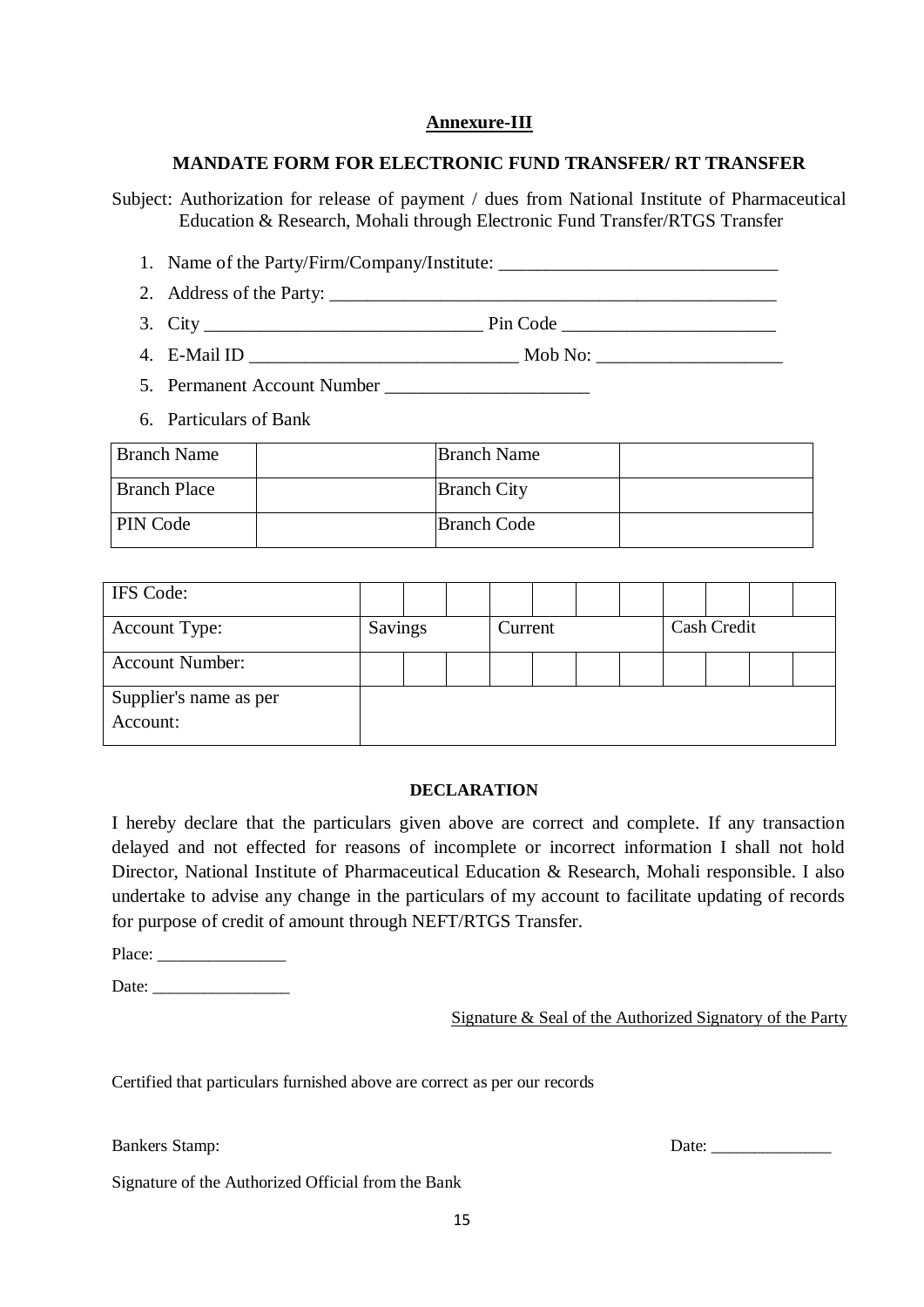#### **ANNEXURE –IV**

#### **DECLARATION REGARDING BLACKLISTING/DEBARRING FOR TAKING PART IN TENDER.**

(To be executed &attested by a Public Notary / Executive Magistrate on Rs.10/- non-judicial Stamp paper by the tenderer)

|                                                                     | namely M/s.<br>been<br>not                                                                       |
|---------------------------------------------------------------------|--------------------------------------------------------------------------------------------------|
|                                                                     | blacklisted or debarred in the past by Union / State Government or organization from taking part |
| in Government tenders in India.                                     |                                                                                                  |
| <b>Or</b>                                                           |                                                                                                  |
|                                                                     |                                                                                                  |
|                                                                     | M/s. hereby declare that the                                                                     |
|                                                                     |                                                                                                  |
| by Union / State Government or any Organization from taking part in |                                                                                                  |
|                                                                     |                                                                                                  |

The period is over on \_\_\_\_\_\_\_\_\_\_\_\_\_\_\_\_and now the firm/company is entitled to take part in Government tenders.

In case the above information found false I/we are fully aware that the tender/ contract will be rejected/cancelled by Director, NIPER , SAS Nagar , and EMD/ Performance Security shall be forfeited.

In addition to the above, Director, NIPER SAS Nagar will not be responsible to pay the bills for any completed / partially completed order.

DEPONENT

Name\_\_\_\_\_\_\_\_\_\_\_\_\_\_\_\_\_\_\_\_\_

Address \_\_\_\_\_\_\_\_\_\_\_\_\_\_\_\_\_\_\_

\_\_\_\_\_\_\_\_\_\_\_\_\_\_\_\_\_\_\_

Attested: (Public Notary / Executive Magistrate)